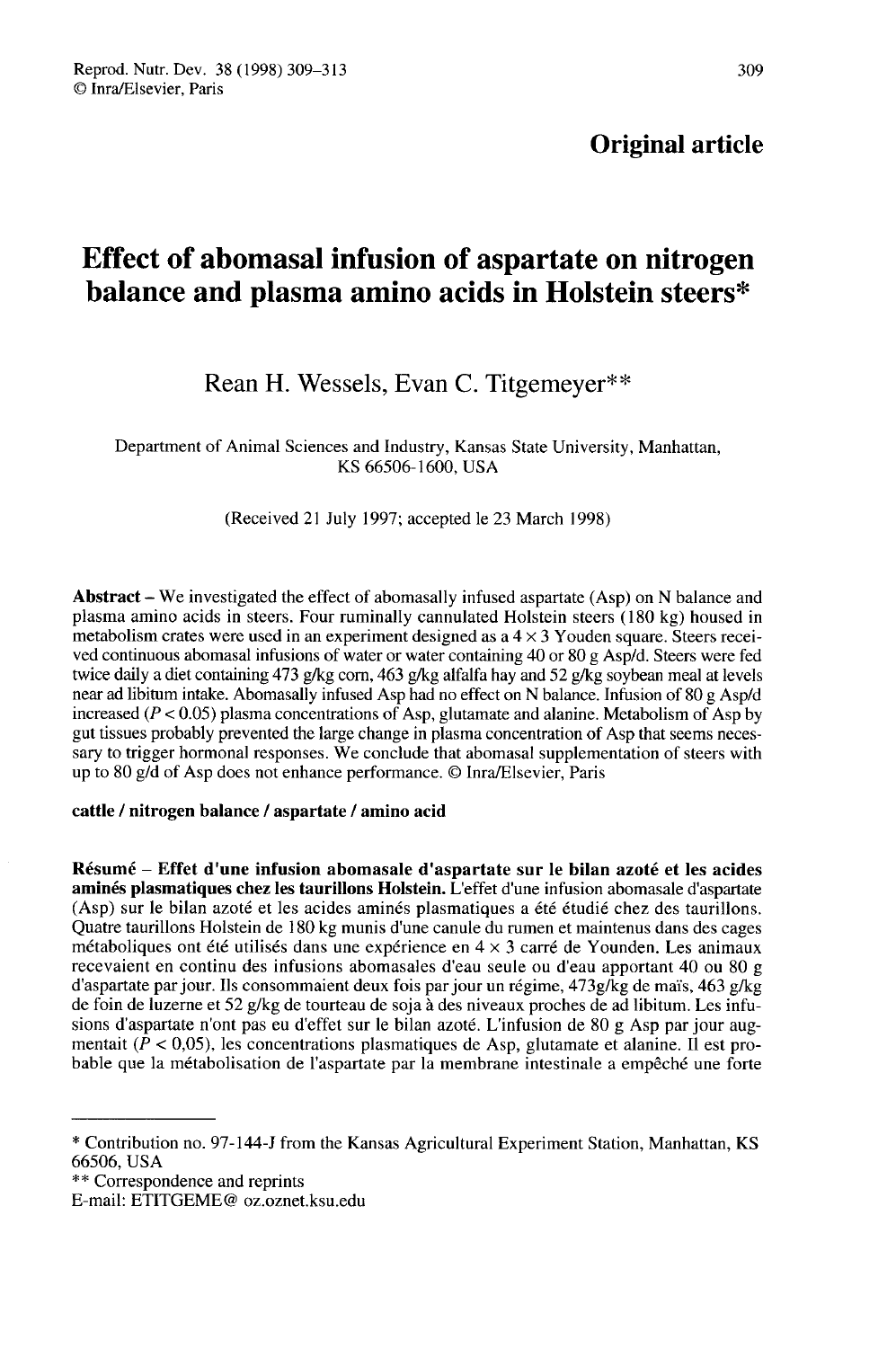modification de la teneur en Asp du plasma qui semble nécessaire pour déclencher des réponses hormonales. En conclusion, un supplément abomasal de 80 g d'aspartate par jour chez des taurillons n'augmente pas les performances. @ Inra/Elsevier, Paris

bovin / bilan azoté / aspartate / amino-acide

#### 1. INTRODUCTION

Consumer resistance to the use of exogenous hormones to enhance animal productivity has prompted attempts to manipulate endogenous hormone supplies. Growth hormone especially has been targeted because it is involved intimately with the control of nutrient partitioning, lactation and growth. Research with rats and sheep has shown that aspartate (Asp) infused intravenously is a strong growth hormone secretagogue [1, 3]. Although duodenal [4] and abomasal [9] infusions of Asp failed to stimulate growth hormone secretion in wethers, Asp did increase secretion of glucagon, insulin and IGF-1 [4]. A rise in circulating IGF-1 may stimulate growth independently of a growth hormone response [8]. However, perfor mance studies conducted with Asp, as well as studies with cattle, are lacking. Our objective was to determine the effects of graded levels of Asp administered abomasally on N balance and plasma amino acids in Holstein steers.

#### 2. MATERIALS AND METHODS

Four ruminally cannulated Holstein steers  $(180 \pm 7 \text{ kg})$  were used in an experiment designed as a  $4 \times 3$  Youden square. Steers were adapted to the experimental diet before the start of the trial. Each of the three periods lasted 6 d: 2 d for adaptation to infusions and 4 d for sample collection. A short adaptation period was appropriate because N status of ruminants adapts rapidly to postruminally infused treatments [2]. Treatments consisted of 4 L of water only or water containing 40 or 80 g L-Asp/d and were infused continuously into the abo-

masum over a 24-h period. To aid in solubilization, 24 g of NaOH (equal on a molar basis to 80 g Asp) were added to the water prior to addition of the 80 g of Asp. An equal amount of NaOH was added to the 0 and 40 g/d infusates to maintain isosodium conditions between treatments and acetic acid (equimolar to the excess NaOH) was added to neutralize the NaOH. Final pH of all infusates was approximately 6. Treatments were infused by a peristaltic pump with polyvinyl chloride tubing passed through the ruminal cannula and into the abomasum via the reticulo-omasal orifice; the tubing was held in the abomasum by a small rubber flange. Steers were housed in metabolism crates in an environmentally controlled room (constant temperature) with continuous lighting. They were fed at a level slightly less than ad libitum intake (constant for each animal for the duration of the experiment) and had free access to water. Each steer received its daily allotment of feed in two equal portions (0600 and 1800 hours). The diet (table  $\Lambda$  contained 158 g/kg crude protein and was designed to exceed the steers' protein needs. Any feed refusals were collected each morning before the morning feeding, weighed and stored in a freezer.

During each 4-d phase of sampling, total excreta was collected. Urine was collected into recepticles containing enough 6 N HCI to ensure that urinary pH was below 3. One-tenth (by weight) of daily urinary output was composited and frozen for N analysis. Similarly, one-tenth of fecal output was composited and frozen daily.

A sample of jugular blood was collected from each steer into heparinized vacutainer tubes approximately 5 h after the morning feeding on the last day of every period. Samples were cooled immediately in ice water and then centrifuged at  $4^{\circ}$ C for 20 min at 5 000 g. Equal amounts of plasma and 100 g/L sulfosalicylic acid, containing norleucine  $(1 \text{ mM})$  as an internal standard, were mixed and cooled on ice for 30 min. Subsequently, the samples were cen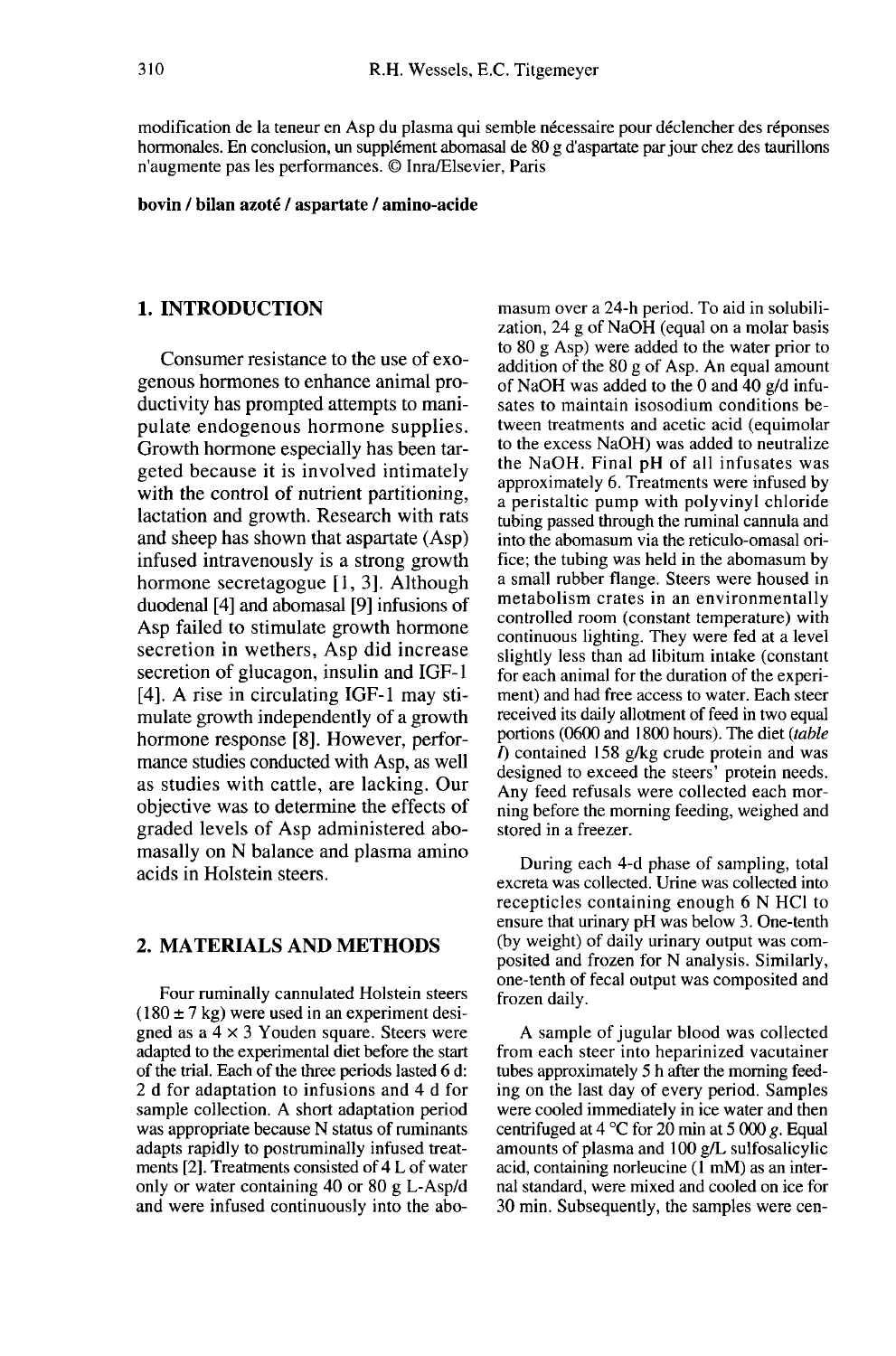trifuged at 31 000  $\varrho$  for 20 min and the supernatant was frozen at -20 °C pending later analysis of amino acids.

Ort samples were dried in a forced-air<br>oven at 50  $^{\circ}$ C for 48 h. Feed and ort samples were ground to pass through a 1-mm screen and were analysed for DM (100 °C for 24 h) and Kjeldahl N. Urine and wet fecal samples were analysed for Kjeldahl N. Plasma amino acids were separated by cation exchange chromatography and measured via fluorimetry following postcolumn o-phthalaldeh yde derivitization (Beckman System Gold; Beckman Inc., Palo Alto, CA, USA).

Data were analysed statistically by analysis of variance using the general linear models procedure of SAS [7]. The model included effects of steer, period and treatment.

### 3. RESULTS AND DISCUSSION

Dry matter consumption averaged 5.53  $\pm$  0.05 kg/d. Fecal N excretion did not increase (table II) when Asp was infused, suggesting that it was absorbed efficiently. Urinary N excretion tended to increase linearly with increasing levels of Asp. Consequently, abomasally infused Asp did not affect N retention.

Plasma concentration of Asp (table III) was not increased by 40 g Asp/d, but was increased ( $P < 0.05$ ) by 80 g Asp/d (from

16 to 23  $\mu$ M). Infusion of 80 g Asp/d also increased ( $P < 0.05$ ) plasma concentrations of glutamate and alanine. Plasma concentrations of tyrosine and methionine decreased with 40 g Asp/d, but remained unchanged for the 80 g/d treatment.

Endocrine responses to amino acid challenges are often complex and difficult to describe. For example, in sheep, Asp has increased growth hormone secretion without affecting IGF-1 concentra-

Table I. Ingredient and nutrient composition of the diet.

| Item                             | g/kg               |
|----------------------------------|--------------------|
| Ingredient                       | (dry matter basis) |
| Rolled corn                      | 473                |
| Alfalfa hay                      | 463                |
| Soybean meal                     | 52                 |
| Dicalcium phosphate <sup>a</sup> | 11                 |
| Vitamins ADE <sup>b</sup>        |                    |
| Nutrient                         |                    |
| Crude protein                    | 158.4              |
| Cа                               | 8.8                |
| P                                | 5.5                |
| K                                | 10.9               |

<sup>a</sup> Contained 180 g Ca/kg and 210 g P/kg.

 $<sup>b</sup>$  Provided 4 400 IU of vitamin A, 2 200 IU of</sup> vitamin D, and 13.2 IU of vitamin E per kg of diet dry matter.

| Nitrogen             |          |       |       |            |  |
|----------------------|----------|-------|-------|------------|--|
|                      | 0        | 40    | 80    | <b>SEM</b> |  |
|                      | g N/d    |       |       |            |  |
| Feed                 | 141.7    | 138.8 | 138.8 | 1.3        |  |
| Infused <sup>a</sup> | $\bf{0}$ | 4.2   | 8.5   | $\bf{0}$   |  |
| Fecal                | 46.6     | 44.7  | 45.2  | 1.2        |  |
| Urinary              | 61.7     | 67.6  | 68.9  | 4.7        |  |
| Retained             | 33.5     | 30.7  | 33.2  | 5.0        |  |

**Table II.** Effect of abomasal infusion of graded levels of aspartate on N balance in growing Holstein steers.

<sup>a</sup> Nitrogen contained in aspartate.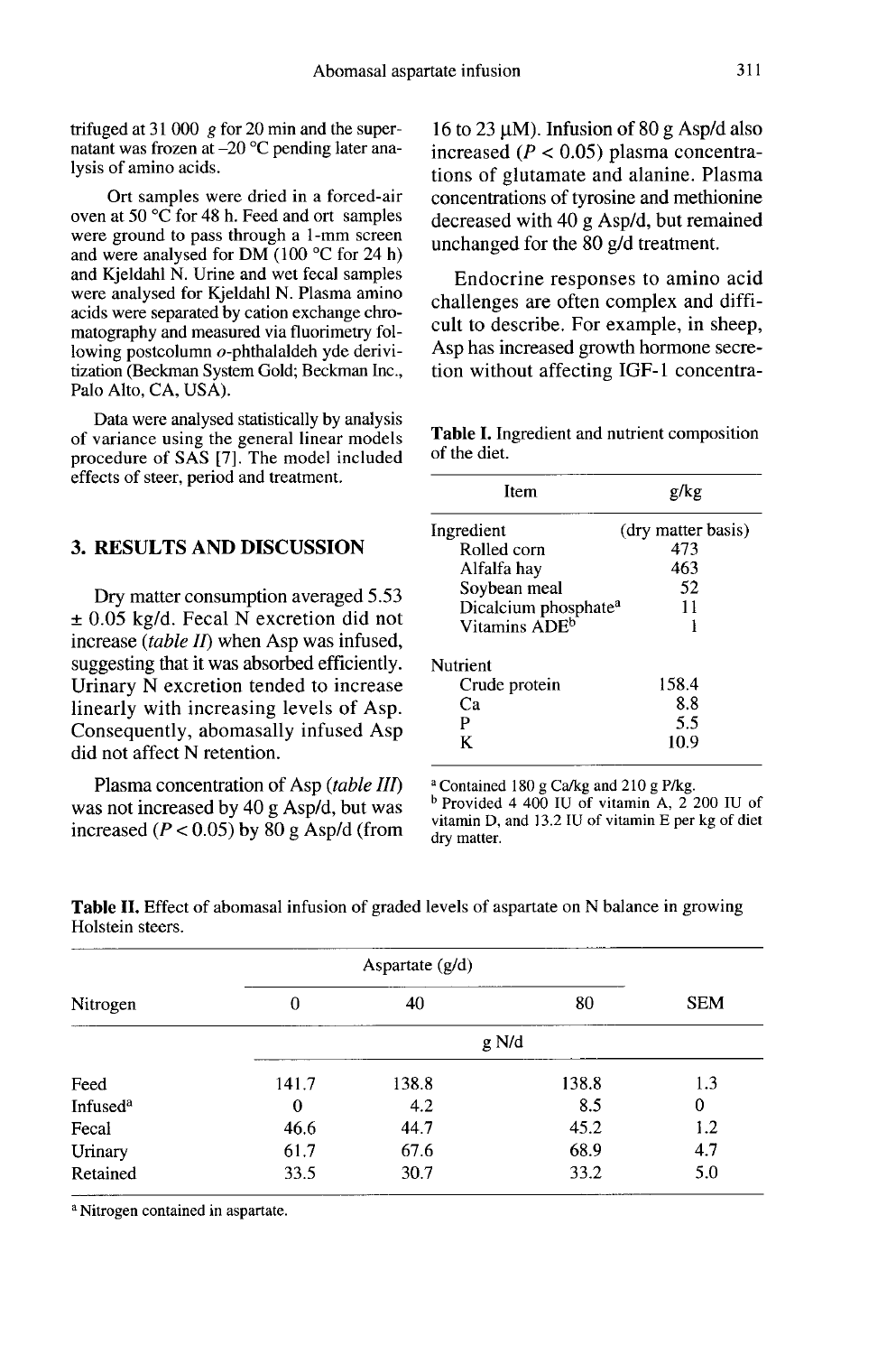tion [3] and also has increased IGF-1 concentration without affecting growth hormone secretion [9]. In another study with sheep, Asp failed to produce a growth hormone response but did increase plasma concentrations of glucagon, insulin and glucose [4]. Because performance studies are needed before any biological signifi cance can be attached to manipulation of the endocrine system by using neuroexcitatory amino acids such as Asp, we chose to use N retention (a measure of lean tissue deposition), rather than hormone concentrations, as the primary response criterion for our experiment.

A large and rapid change in plasma concentration of a neuroexcitatory amino acid seems necessary to elicit a growth hormone response. Kuhara et al. [3] infused wethers intravenously with 399 mg Asp/kg BW over a 30-min interval (13.3 mg per kg BW/min) and observed large increases in growth hormone concentrations. However, when the same dose was infused abomasally over a 24-h period (0.3 mg per kg BW/min), no growth hormone response was measured [9].

In contrast to the almost instantaneous change in plasma concentration of an amino acid caused by intravenous infusion, various physiological constraints limit manipulation of plasma concentration of Asp by gastric supplementation. Absorption of Asp across the gut wall

|               | Aspartate $(g/d)$  |                    |                    |                   |  |
|---------------|--------------------|--------------------|--------------------|-------------------|--|
| Amino acid    | $\bf{0}$           | 40                 | 80                 | <b>SEM</b>        |  |
|               | $\mu$ M            |                    |                    |                   |  |
| Lysine        | 59.3               | 55.0               | 60.7               | 5.7               |  |
| Methionine    | 25.0 <sup>ab</sup> | $23.6^a$           | 25.7 <sup>b</sup>  | .5                |  |
| Histidine     | 52.1               | 49.5               | 49.3               | 2.6               |  |
| Arginine      | 110.2              | 86.4               | 102.0              | 9.1               |  |
| Threonine     | 66.8               | 57.2               | 58.4               | 3.9               |  |
| Valine        | 177.9              | 156.6              | 182.5              | 15.0              |  |
| Isoleucine    | 91.0               | 83.1               | 97.1               | 6.0               |  |
| Leucine       | 113.8              | 106.1              | 121.6              | 6.7               |  |
| Tyrosine      | 59.9 <sup>a</sup>  | 50.3 <sup>b</sup>  | 61.7 <sup>a</sup>  | 2.0               |  |
| Phenylalanine | 49.8               | 41.6               | 47.4               | 1.5               |  |
| Aspartic acid | 16.0 <sup>a</sup>  | 16.3 <sup>a</sup>  | 23.0 <sup>b</sup>  | $\boldsymbol{.8}$ |  |
| Serine        | 76.6               | 70.9               | 81.5               | 3.3               |  |
| Glutamic acid | 96.1 <sup>a</sup>  | $88.5^{a}$         | 115.6 <sup>b</sup> | 4.0               |  |
| Glycine       | 221.0              | 229.0              | 220.1              | 12.8              |  |
| Alanine       | $157.4^{\rm a}$    | 165.2 <sup>a</sup> | 195.9 <sup>b</sup> | 4.1               |  |
| Asparagine    | 23.7               | 23.7               | 23.9               | 2.6               |  |
| Glutamine     | 210.3              | 258.1              | 218.6              | 16.6              |  |
| Citrulline    | 57.7               | 54.5               | 52.3               | 2.4               |  |
| Taurine       | 11.8               | 14.5               | 12.7               | 1.0               |  |
| Ornithine     | 56.2               | 66.6               | 60.9               | 7.0               |  |
| Total         | 1732.5             | 1696.6             | 1810.8             | 60.9              |  |

**Table III.** Plasma concentrations of amino acids in steers infused abomasally with aspartate.

a,b Means not bearing common superscripts differ,  $P < 0.05$ .